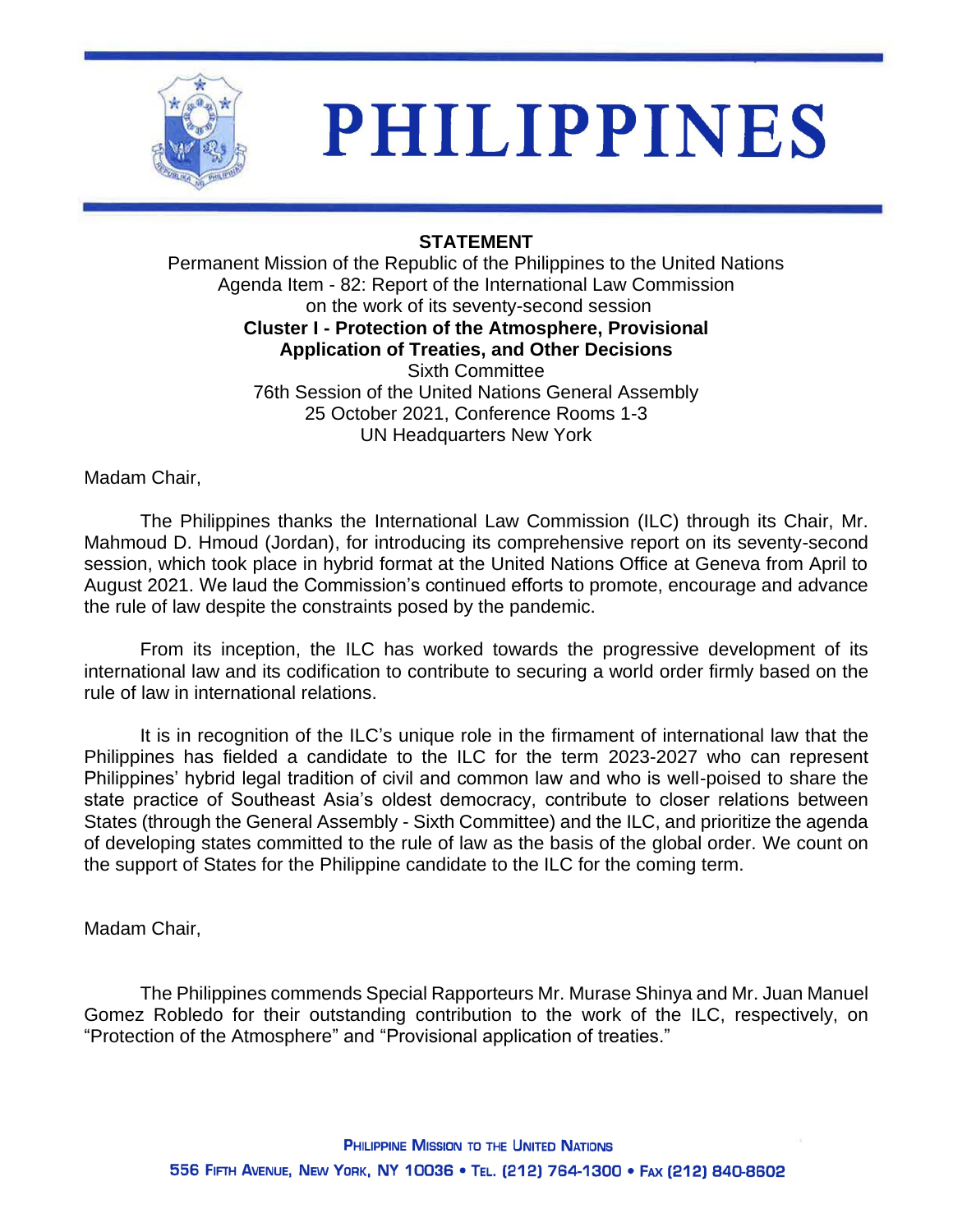#### **On "Protection of the Atmosphere"**

We note that the Commission has adopted the entire set of draft guidelines on the protection of the atmosphere as well as the commentaries thereto, on second reading, and that it has commended these documents to the attention of states and international organizations.

From the outset, the Philippines has supported the work on this topic, and especially the Special Rapporteur, recognizing that the atmosphere is our single biggest and one of our most important natural resources. It is a shared, common, and finite resource, therefore, our common concern. Before this Committee, we emphasized that we have the general obligation to protect the atmosphere from human activity and a corresponding obligation to cooperate, in this regard.

While noting its adoption, we wish to make the following observations:

We are pleased that the preambular provisions, as adopted, emphasize that atmospheric pollution and atmospheric degradation are a common concern of mankind; highlight the special situation and needs of developing countries; note the close interaction between the atmosphere and the oceans as well as the special situation of low-lying coastal areas and small island developing states due to sea-level rise; and recognizes the interests of future generations.

On the last preambular recognition, recognition of interests of future generations is consistent with Philippine practice. This principle is part of Philippine law and jurisprudence for almost thirty years now. In *Oposa v. Factoran*, minors filed a case against the Secretary of the Department of Environment and Natural Resources to mandate him to cancel all existing timber license agreements and to stop their further issuance. On the question of whether or not these minors have legal standing to sue by representing their generation and the generation yet unborn, the Supreme Court said yes because this is based on the concept of intergenerational responsibility in environmental law.

Moving on to Guideline 1 on the use of terms, we note that under Guideline 1(b), pollution refers only to pollution with effect beyond state of origin. Given that the atmosphere is a continuum of gas, it is difficult to identify what level of pollution is without effect. Limiting the scope to pollution with transborder effect, while consistent with the *Train-Smelter Arbitration* case ruling on inter-state liability, is silent on the state's obligation to protect its own residents from pollution.

The Guidelines indicate several positive obligations for states which seem to be inconsistent with its nature as a non-legally binding document. Nevertheless, we welcome the articulation of these obligations. Guideline 3 sets out the obligation to protect the atmosphere as a core provision and prescribes the manner by which States can discharge the obligation to protect: by taking appropriate measures to prevent, reduce, or control atmospheric pollution and atmospheric degradation. Guideline 4 requires States to ensure that environmental impact assessment is undertaken on activities with significant adverse impact on the atmosphere within their jurisdiction and control. Guideline 8 imposes States' obligation to cooperate with each other and with international organizations. Finally, Guideline 11, under the broad heading compliance, requires states to abide by their obligations under relevant international law in good faith.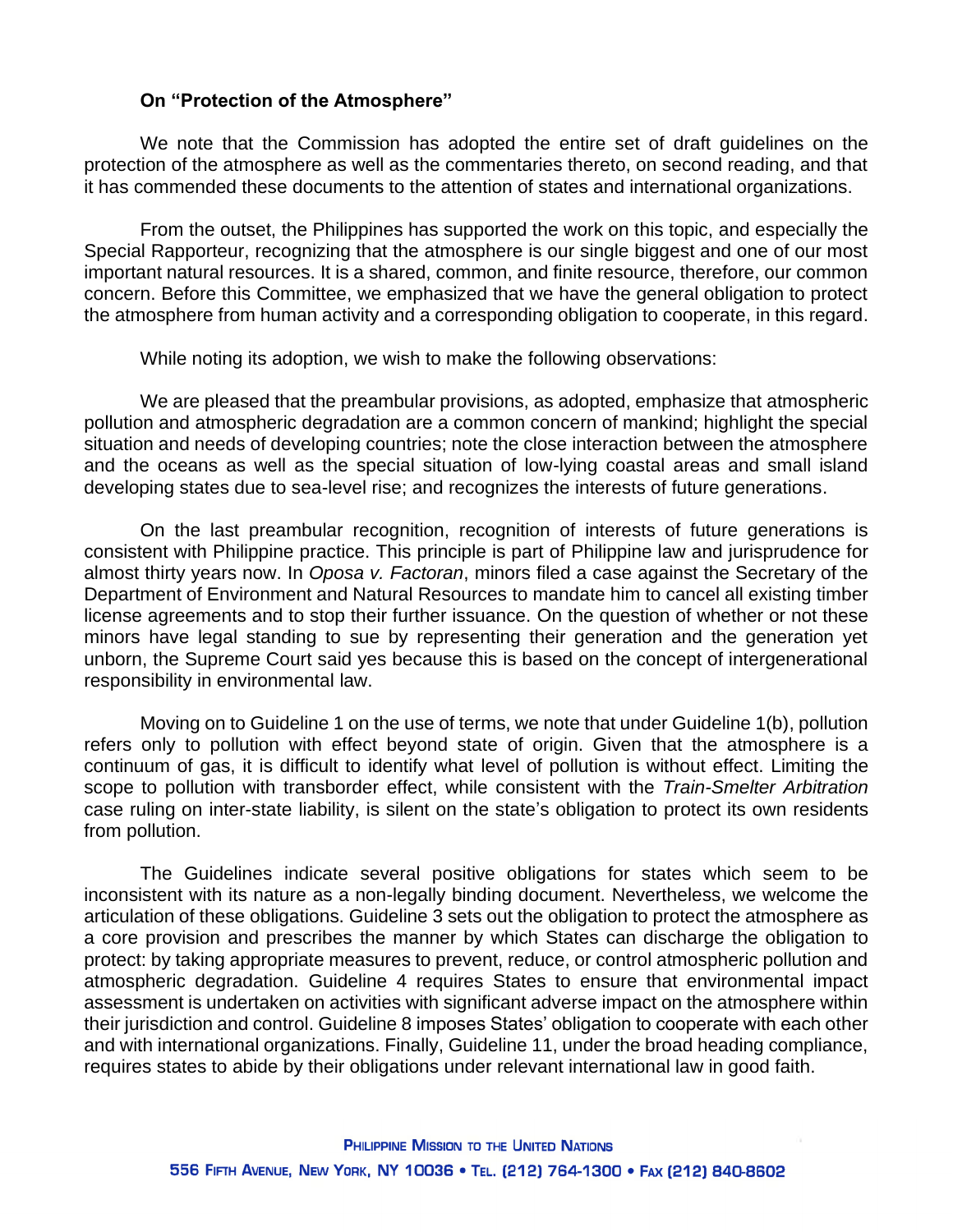This delegation is cognizant of the parameters within which work on this topic was undertaken. Nevertheless, we wish to express our deep appreciation to the Special Rapporteur, Mr. Shinya, for shepherding this work, and for this succinct outcome, which reflects, to an extent, the aspirations of many states, and signals, as well, progressive development of international law in this field.

### **On "Provisional application of treaties"**

The Philippines welcomes the adoption by the ILC of the entire Guide to Provisional Application of Treaties, including the commentaries thereto.

As a general observation, in relation to the Guide, we considered the possibility of a rule of construction that a treaty shall not be deemed subject to provisional application unless the text of the treaty or other instrument expressly and categorically provides it. This would be consistent with our practice and takes into account realities of republican states where the executive negotiates treaties but shares foreign policy powers with other bodies, so provisional application which derogates from the sharing should not be presumed.

In terms of its own state practice, consistent with Article 25 of the Vienna Convention on the Law of Treaties, the Philippines observes the concept of "provisional application" of treaties and international agreements under its national guidelines.

Specifically, Executive Order No. 459 (Providing for the Guidelines in the Negotiation of International Agreements and its Ratification), under Section 6, states that:

> *b. No treaty or executive agreement shall be given provisional effect unless it is shown that a pressing national interest will be upheld thereby. The Department of Foreign Affairs, in consultation with the concerned agencies, shall determine whether a treaty or an executive agreement, or any amendment thereto, shall be given provisional effect.*

Under Section 2 of the same executive issuance, the term "Provisional Effect" is defined as the "recognition by one or both sides of the negotiation process that an agreement be considered *in force* pending compliance with domestic requirements for the effectivity of the agreement" (emphasis supplied). Due to this definition, there has been marked hesitation in making a positive determination that a treaty or an international agreement shall be given provisional effect. This stems from the perception that this might lead to non-compliance with internal rules governing procedures of a state to consent to be bound to a treaty.

The robust discussions on the legal effects of provisional application are therefore welcome. We appreciate the efforts of the Commission in ascertaining more precisely the legal effects of provisional application to draw more clearly the fine distinction between provisional application and the regime of entry into force.

We support the request of the Commission for the Secretary-General to prepare a volume of the United Nations Legislative Series compiling the practice of states and international organizations in the provisional application of treaties along with other relevant materials. This